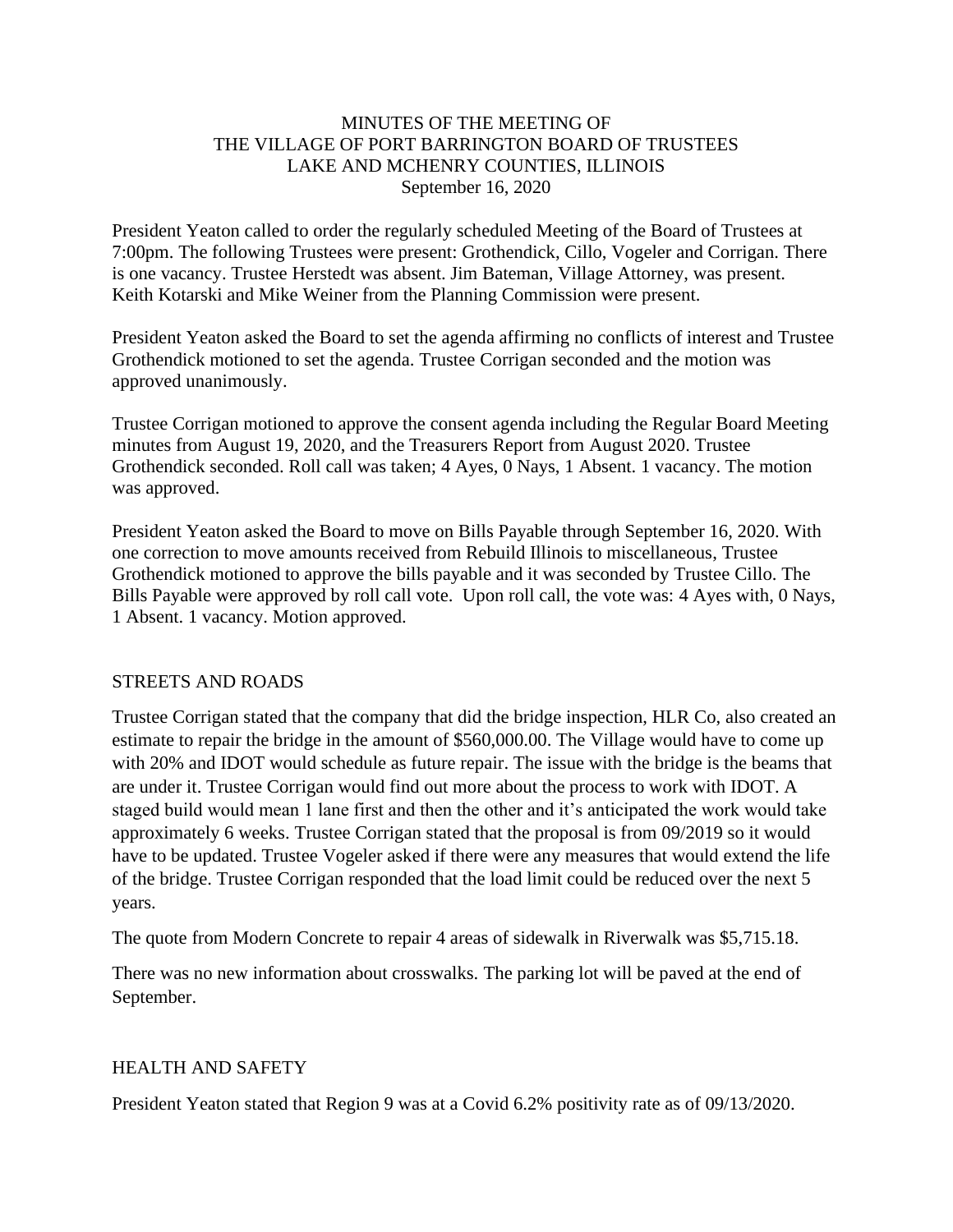Trustee Vogeler stated the deadline was coming up for yard waste totes to be delivered. After that there is a fee.

Trustee Vogeler stated that the contractor for the RW Rill project found material but it was more like weed block than a liner. The material will be analyzed by Manhard. According to the permit if a liner was found it would have to be replaced with like material. Trustee Corrigan stated that the HOA believes they are waiting for Frank DeSort to review the finished work.

# POLICE

President Yeaton stated that schedules were set for both counties.

She attended administrative adjudication and Jim Bateman was there as well.

President Yeaton met with Rodney Scott at the Wauconda Police and will become LEEDS certified to have access to tickets.

The Village is at 82.1% for census return. The census is complete on 09/30/2020.

# PARKS AND BEACHES

Trustee Cillo stated that Tall Grass Restoration visited all parks. A controlled burn around the pond at Hermann Park is being considered.

There is a proposal to install a pump for aeration and algae control and also herbicide from ILM in the amount of \$6211.93. Trustee Cillo motioned to approve. Trustee Grothendick seconded. Roll call was taken: 4 Ayes, 0 Nays, 1 Absent, 1 Vacancy. Motion approved.

There is an application for use of the Heron Room for  $6 - 15$  people on Sundays.

It's our Fox River day is Saturday and there will be a raffle prize. Donna Erfort stated that a program is being launched with the DNR to stop the spread of aquatic invaders and a sandbag demo will be held also.

Jody Thelin will help plant native plants with Trustee Cillo.

The Board must consider whether to have a Holiday appreciation gathering.

The REC committee considered Halloween and there will be a virtual costume contest.

Trick or treating will be held.

There will be no indoor party for Christmas but there will be a Santa parade.

### FORESTRY

Trustee Corrigan stated that trees were scheduled to be planted at the end of the month.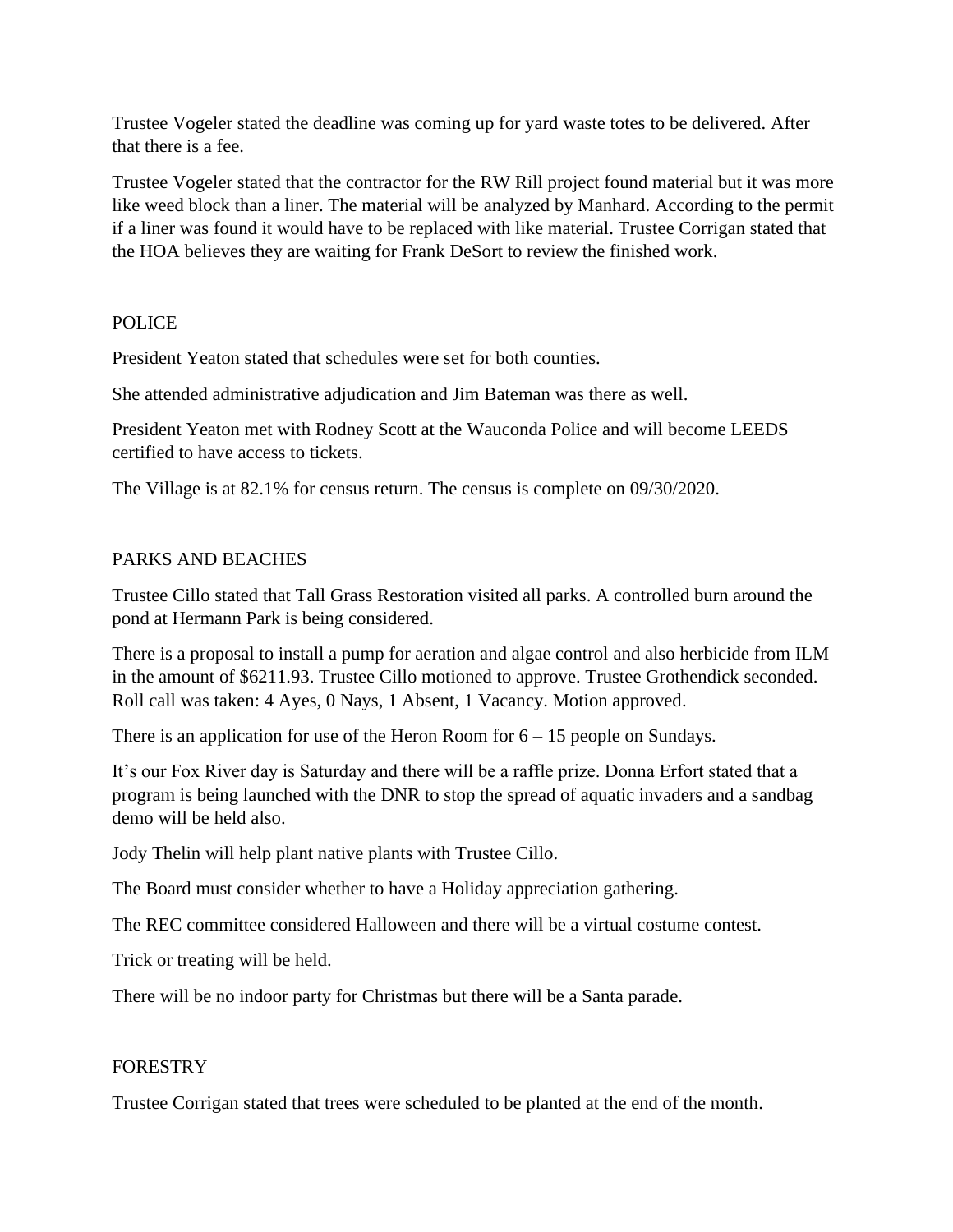### BEE CITY

Donna Erfort stated that Tall Grass Restoration's proposal for plantings required the Village to provide signs. A quote will be requested for signs.

Donna Effort got signs for monarch waystations.

### FINANCE

Trustee Grothendick motioned to approve the FY 20-21 Audit. Trustee Cillo seconded. Roll call was taken: 4 Ayes with, 0 Nays, 1 Absent. 1 vacancy. Motion approved. A separate account will be created for money received from Rebuild Illinois.

### BUILDING AND ZONING

Trustee Vogeler recommended requiring permeable surfaces in a flood zones. Donna Erfort contacted FEMA to see if there was template the Village could use. The response was that permeable pavers as a stormwater management tool helps reduce run-off but would have little impact. Trustee Vogeler then dismissed the idea as extra burden on homeowners with little return. Donna Erfort stated that the Watershed Development Ordinance already has information on permeable pavers and suggested incentive to use. Trustee Vogeler will learn more and report. A letter was received from a resident about having a CNC machine in the garage as a small business. Trustee Vogeler stated that it would be very noisy and require cutting oils that could be hazardous to the storm sewer. President Yeaton stated it would likely violate covenants in Riverwalk and she would write a response as it will violate an ordinance and section 154.118c of the Village Code.

### VILLAGE ATTORNEY

Jim Bateman sent sample ordinances about food trucks. The employee manual was sent to all Trustees and would be discussed at the Committee meeting. Sexual harassment training must be completed.

#### ADMINISTRATION

Donna Erfort attended webinars about recycling, election procedures and Covid response.

### PUBLIC WORKS

Signs were ordered to replace those that are faded and missing.

President Yeaton stated the Judge at Adjudication wants a map and pictures of all Village no parking signs. Trustee Vogeler will call the County as they did geolocation of all signs.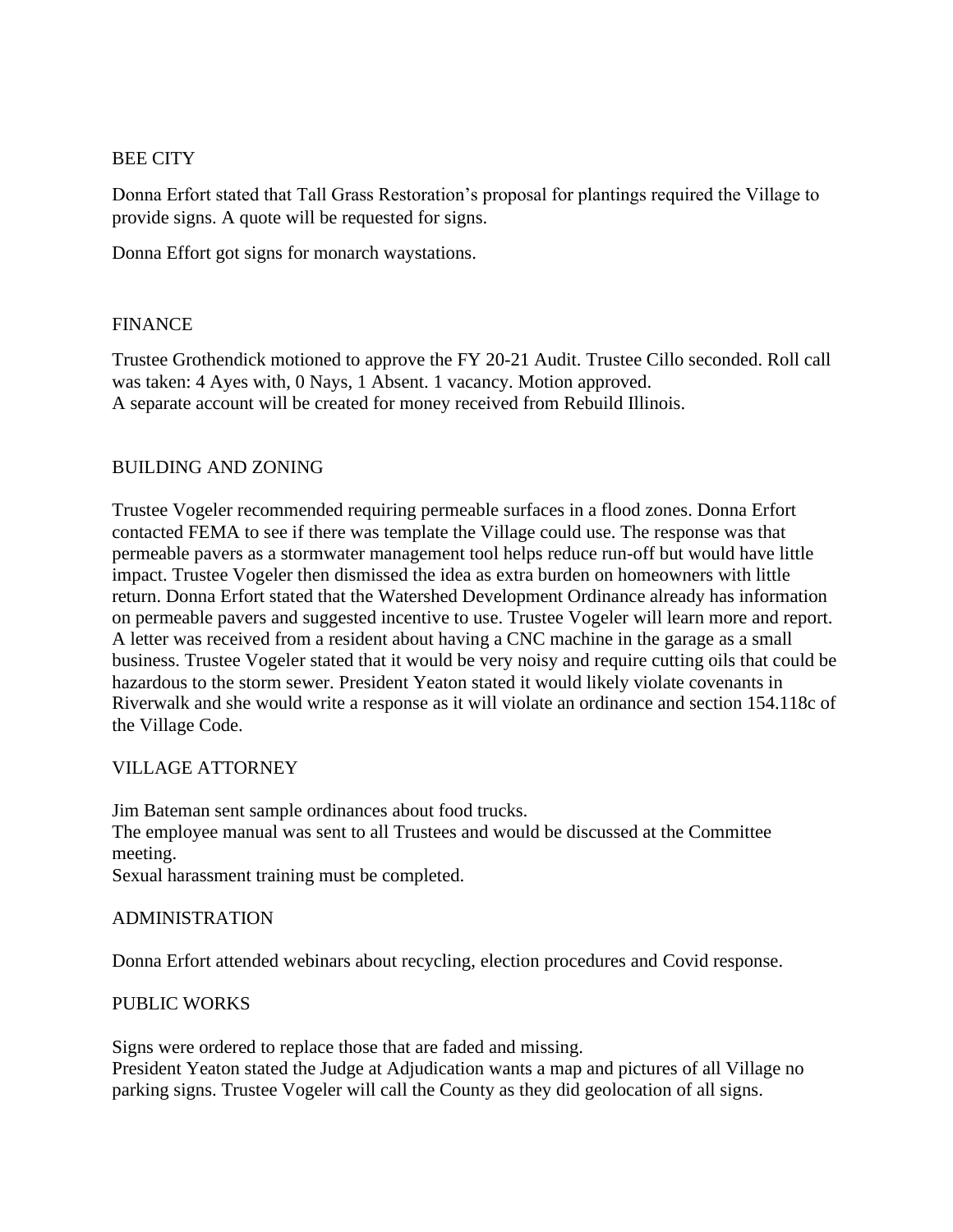### PLANNING COMMISSION

Mike Weiner stated that the subject of golf carts was considered and the report was sent to the Board. The concerns were that there is no access to get anywhere without violating State statutes. The requirement would be drivers over 18 years of age with insurance, seat belts and a slow moving vehicle sign. Keith Kotarski stated that most people do not have all the safety equipment. The carts are not allowed on forest preserve trails. They would be contained in the subdivision. President Yeaton stated she read through the information and does not recommend approving.

### PBWWC

There will be a Trump boat parade on Sept  $27<sup>th</sup>$  at 10am in Algonquin. The dam is closed for the season so they must drive and there's talk of a rally at the Broken Oar.

#### PBERT

The next newsletter will including the request for applicants.

### VILLAGE PRESIDENT

President Yeaton stated that another person applied for the Trustee vacancy. The Planning Commission asked that to change the meeting time from 8pm back to 7pm. No objection was heard from the Board.

President Yeaton stated that she was nominated to be a member of the IML for Lake County Board. She requested to move the Village Board meetings to the  $2<sup>nd</sup>$  and  $4<sup>th</sup>$  Wednesday. All Board members were amenable. Trustee Grothendick motioned to change the meeting dates beginning in November. Trustee Vogeler seconded. Roll call was taken: 4 Ayes with, 0 Nays, 1 Absent. 1 vacancy. Motion approved.

President Yeaton wants an "incorporated by reference" line in Village Ordinances where the Village defers to the County. Jim Bateman stated it would be an omnibus provision. The Board Agreed. Jim Bateman will create an ordinance.